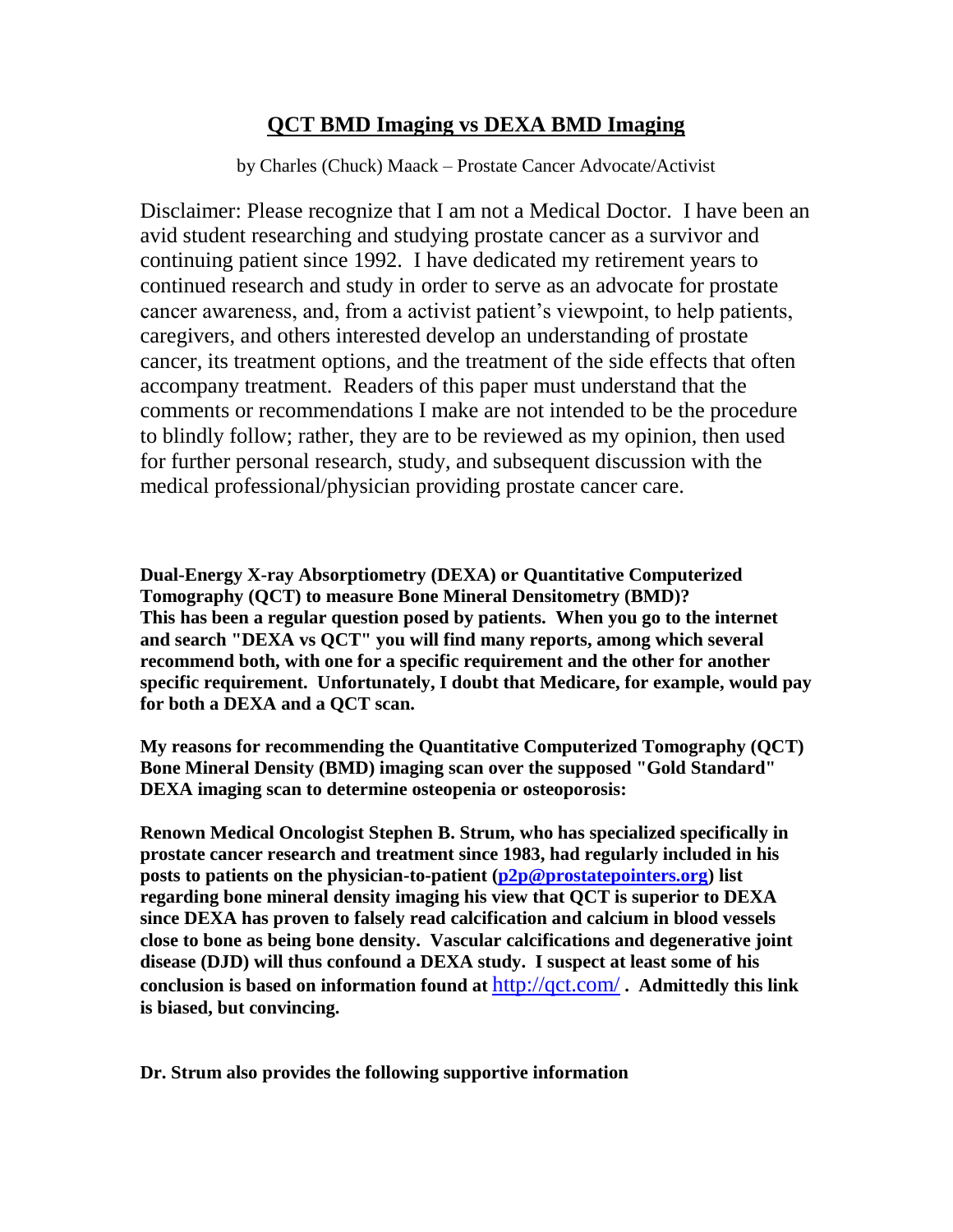**Quantitative Computerized Tomography in Prostate Cancer Stephen B. Strum, Mark C. Scholz**

**Introduction and Objective: Increasing publications have recently focused on the importance of the bone micro-environment in prostate cancer (PC). Bone loss leads to osteopenia and osteoporosis, which is associated with morbidity and mortality and health care costs of \$327 million per day. Moreover, bone loss is associated with release of bone-derived growth factors believed to facilitate and enhance bone metastases. Smith et al (Cancer 91:2238, 2001) compared DEXA with quantitative CT QCT) bone mineral density (BMD) in hormone-naïve PC. Using QCT, osteoporosis was found in 63% of patients and osteopenia in 32% of patients. In contrast, the same patients studied with DEXA had only 5% osteoporosis and 29% osteopenia. We report a community study of PC patients evaluated by both modalities to evaluate this important observation by Smith et al.** 

**Methods: 14 patients in a community practice of PC patients were evaluated with both DEXA and QCT BMD. Of 14 patients, 7 were hormone naïve and 7 had prior androgen deprivation therapy. Since only lumbar spine BMD is routinely evaluated by QCT, comparisons between the T score of the lumbar spine using QCT versus DEXA were made. In patients where a major difference between QCT and DEXA was found, efforts were made to obtain routine lumbar spine x-rays.** 

**Results: Using QCT technology, 14 of 14(100%) patients studied had either osteopenia or osteoporosis per WHO definitions. Of 14 patients, 7(50%) had osteoporosis and 7(50%) had osteopenia. Using DEXA in the same patients, 55% had either osteopenia or osteoporosis. In these 14 patients using DEXA, 1 (5%) had osteoporosis while 7 had osteopenia. The average T score using QCT was -2.65. The average T score of the lumbar spine using DEXA was -1.1. In 4 patients that had T scores more than 2 standard deviations apart comparing QCT with DEXA, we were able to obtain plain lumbar x-rays in 3. These showed moderate to extensive degenerative joint disease.** 

**Conclusions: Quantitative CT bone densitometry is superior to DEXA in evaluating bone density in middle to older age patients with PC. The DEXA scan, considered to be the "gold standard" in BMD, is known to be significantly affected by arthritic changes and vascular calcifications and falsely "normalizes" the actual BMD. In light of the significance of bone integrity in the natural history of PC, QCT bone densitometry should be the preferred method of investigation.**

**This is also reported in the Insights newsletter of the Prostate Cancer Research Institute (PCRI).** See;<http://www.prostate-cancer.org/resource/pdf/Is8-2.pdf> **Scroll down to the article "Who's at risk for what" where it refers to Osteoporosis.**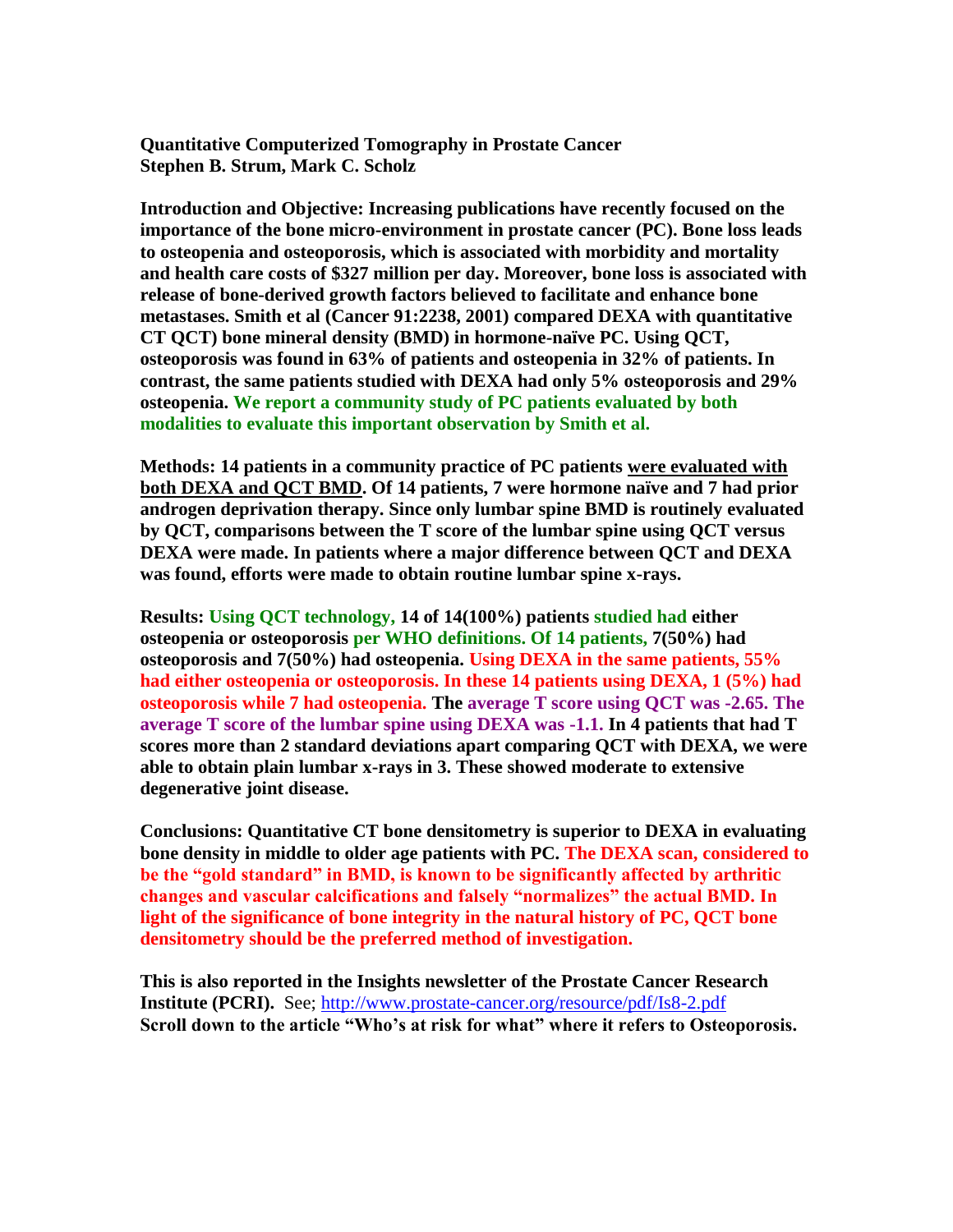**I admit to being biased towards QCT BMD, however in addition to supporting my reasoning for my bias, I have included a few other considerations and your own research may help you make your own judgement call:**

**- As noted here:<http://www.springerlink.com/content/uw3m87k164542545/> : "In conclusion, spinal QCT, supine lateral spine DXA and femoral neck DXA are the best BMD methods to screen for osteoporosis, whereas AP spine DXA is a poor screening method in women (my note: and I expect men) over 60 years of age. Spinal QCT and lateral spine DXA correlate well with Vertebral compression fractures (VCFs), whereas correlations of VCFs with AP spine DXA, femoral neck DXA and distal third radial DXA are poor."**

**-Another case for both DEXA and QCT: <http://www.medigraphic.com/pdfs/ortope/or-2005/ors051d.pdf>**

**- Yet another case for both DEXA and QCT: "Given the current state of the art, DXA (DEXA) is the preferred technique for bone mineral density assessment. The technique is precise (reproducible), accurate, fast, and low in radiation dose to the patient. A typical examination consists of an evaluation of the lumbar spine and femoral neck. If a single site is desired, especially in younger patients or to assess therapy, the lumbar spine alone might be chosen, as the precision is better in the lumbar spine than in the femoral neck. However, extensive degenerative disease or vascular calcification may complicate the interpretation of lumbar spine measurements" (MY NOTE: THIS LAST SENTENCE IS ONE OF THE ARGUMENTS POSED BY DR. STRUM IN SUPPORT OF QCT)**

**From a personal viewpoint, my initial DEXA scan some years back after having been on androgen deprivation therapy indicated no osteopenia or osteoporosis. My DEXA scan two years later indicated no osteopenia or osteoporosis. My DEXA scan two years after that indicated I was better in all areas than the two scans before! That certainly raised a red flag having been on androgen deprivation therapy (ADT) for several years, so, as a precautionary measure to at least determine if my bone resorption was low (since I would not be approved by Medicare to get yet another BMD imaging with QCT) I had a Pyrilinks-D Dpd deoxypyridinolene bone resorption urine test to find my level was elevated to a significantly high 9.4nmol/mmol. I immediately began Fosamax that subsequently reduced the level to a preferred range <5.4nmol/mmol. I would recommend to all patients that in addition to having either a QCT or DEXA Bone Mineral Density scan, a Pyrilinks-D Dpd deoxypyridinolene bone resorption urine test be included. Should either be abnormal, the addition of one of the bisphosphonates Fosamax, Boniva, Actonel, Zometa, Aredia, or the more recent Xgeva should be discussed with your physician.**

Below are "snips" of portions from a report presented over a decade ago by two specialists in imaging regarding QCT vs DEXA. Pertinent remarks are underlined. What is so particularly noteworthy that once diagnosed with osteoporosis and then treated, the results of that treatment can be determined with QCT **years** before DEXA! Everyone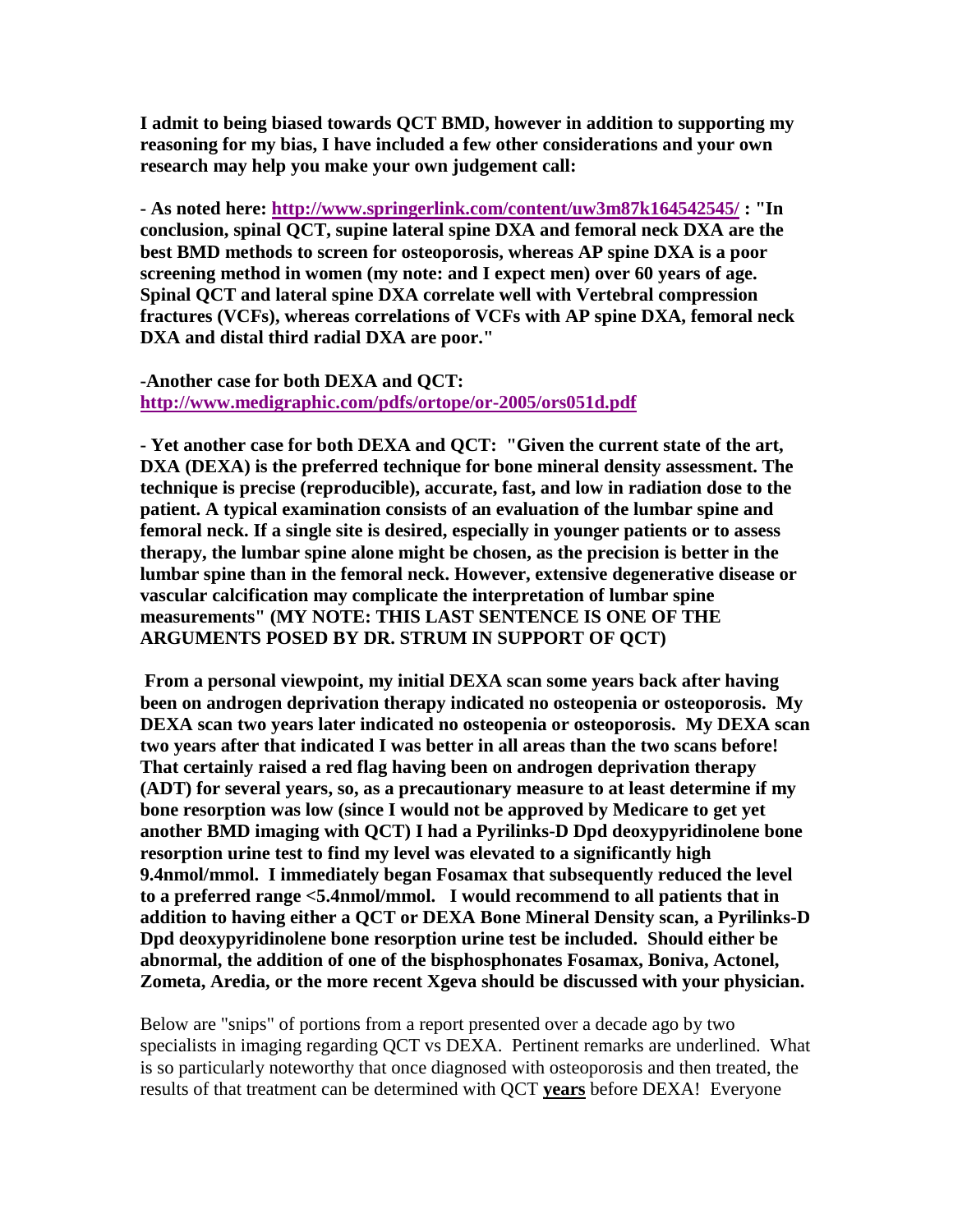should save, print, and hand these remarks to any physician who downplays the importance and efficiency of QCT BMD as compared to DEXA.

## **3D QCT: A Useful Tool in Following Therapy**

*Jean M. Weigert, M.D., Imaging Center of West Hartford, CT Christopher E. Cann, Ph.D., University of California, San Francisco*

#### **<SNIP>**

If patients enter therapy with very low bone mass, **the need for additional therapy can be determined by QCT at the end of one year, while it may take 2-3 years to make this determination with DXA.**

**Monitoring the effects of therapy using QCT instead of DXA allows individual treatment decisions to be made earlier.** We saw that 75% of patients placed on alendronate had a measurable increase in BMD on an average 1 year followup, **whereas it takes 3 years to show a comparable improvement using DXA** (8). The average improvement with QCT was **11%** in that first year, compared to an average with DXA of **3-4%.** Other studies predict that the 3–4% improvement with DXA should lead to a 10% reduction in fractures, not the 50% seen (9). The average increase by QCT, 0.4 T-score units, predicts a 40% decrease in fractures based on odds ratios (10). **Therefore, BMD changes measured by QCT may be a better indicator of reduced fracture risk than changes measured by DXA.**

## **<SNIP>**

## **.....NOTE: THE FOLLOWING WERE ADDITIONAL PARAGRAPHS OF IMPORTANCE OF WHY QCT IS SUPERIOR TO DEXA:**

3D QCT may also be useful as a tool for research on emerging therapies that may have different effects on different bone regions. For example, PTH has been shown to increase trabecular bone while it may increase cortical porosity, reducing the density of cortical bone (11). Using DXA, increased trabecular density with increased cortical porosity in the proximal femur results in little change in total BMD, while 3D QCT can isolate the trabecular and cortical bone components and determine their independent responses to these therapies.

We conclude that 3D QCT is a precise and accurate method for following patients treated for osteoporosis using a variety of therapies.